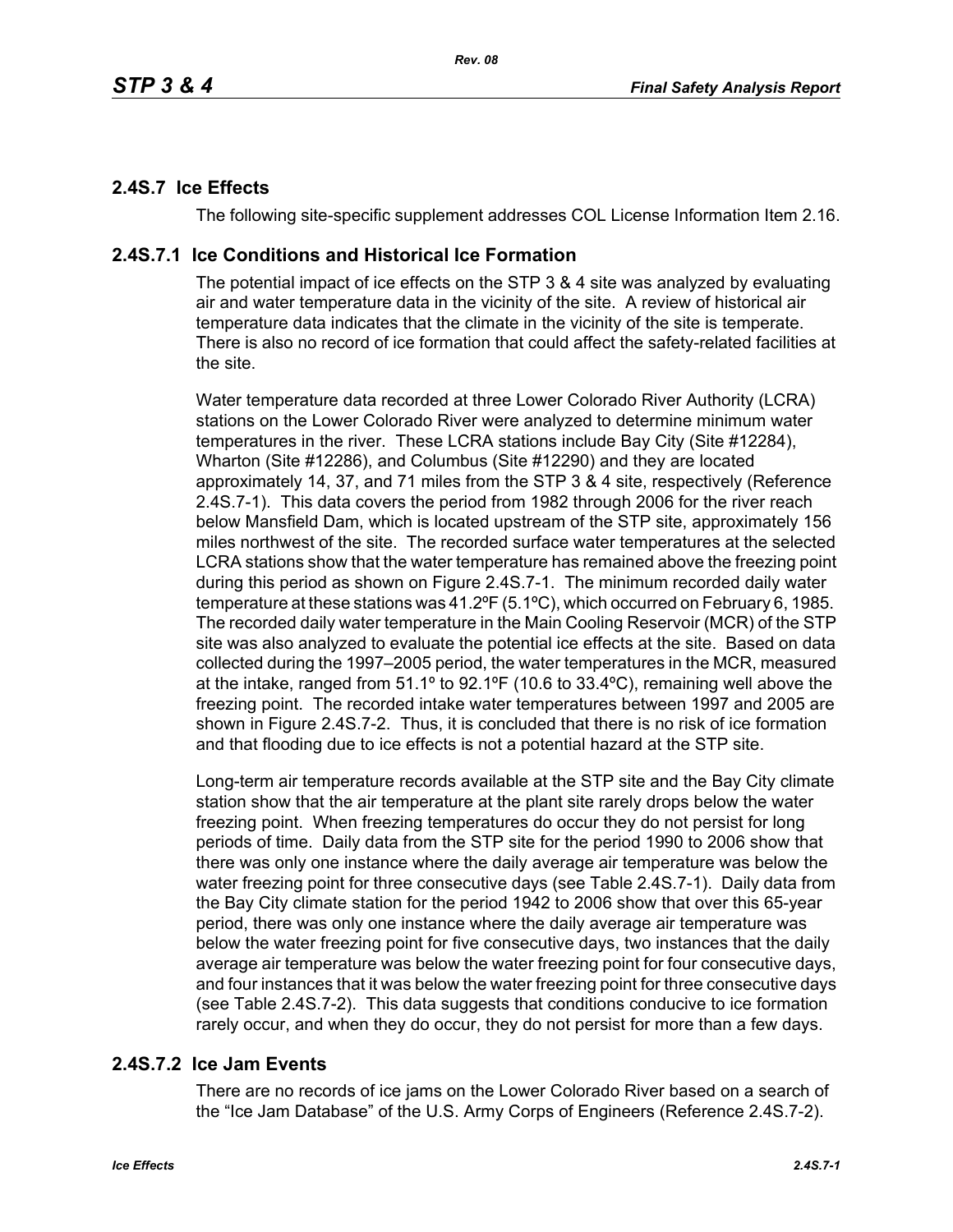As shown in Figure 2.4S.7-1, the water temperatures in the Lower Colorado River never approached freezing during the 1982–2006 period of record. Therefore, the formation of frazil and anchor ice at the river intake to the Reservoir Makeup Pumping Facility is highly unlikely. In addition, the large dams and reservoirs on the Colorado River located upstream of the STP site reduce the possibility of any surface ice or ice flows moving downstream.

## **2.4S.7.3 Effect of Ice on Cooling Water Systems**

The ultimate heat sink (UHS) for STP 3 & 4 consists of a storage basin and mechanical draft cooling towers. The basin contains adequate inventory to meet the cooling requirements for 30 days following a design basis accident without receiving any makeup water. The UHS and Reactor Service Water (RSW) systems are designed to remove heat from the closed loop Reactor Building Cooling Water system and dissipate the gained heat to the atmosphere during normal; hot standby, normal shutdown, startup, loss of preferred power, and emergency shutdown operating modes. The UHS is designed with a provision to bypass the cooling tower during cold weather operation. Ice formation in the basin is not expected to occur since the system is in service during the above operating modes and the climate in the vicinity of the site is temperate.

If conditions were to occur that could lead to ice formation in the storage basin, operational controls together with system design features would prevent any potential ice formation in the tower basins as discussed in Subsection 9.2.5.

#### **2.4S.7.4 References**

- 2.4S.7-1 Lower Colorado River Authority (LCRA), website on water quality information for the entire Colorado River Basin. Available at http://waterquality.lcra.org/, accessed February 15, 2007.
- 2.4S.7-2 "Ice Jam Database," U.S. Army Corps of Engineers, Cold Region Research and Engineering Laboratory (CRREL). Available at http://www.crrel. usace.army.mil/ierd/ijdb/, accessed February 10, 2007.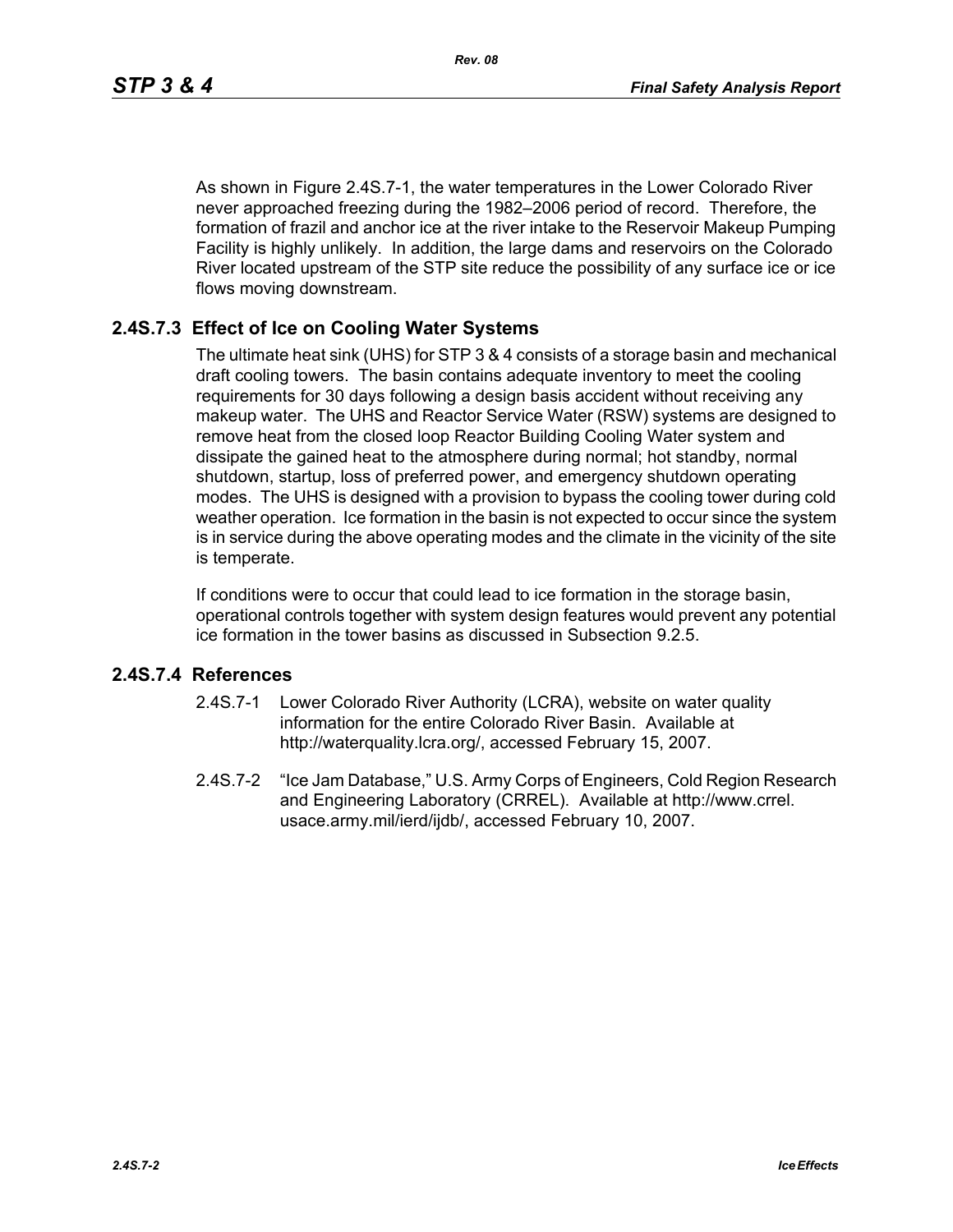| Year | <b>Lowest Average Daily</b><br><b>Temperature</b> |                 | <b>Date Lowest</b><br><b>Average Daily</b> | No. of<br><b>Consecutive</b>   | <b>Total No. of</b>            |
|------|---------------------------------------------------|-----------------|--------------------------------------------|--------------------------------|--------------------------------|
|      | $\mathsf{P}$                                      | $\rm ^{\circ}C$ | <b>Temperature</b><br><b>Occurred</b>      | <b>Freezing</b><br><b>Days</b> | <b>Freezing</b><br><b>Days</b> |
| 1990 | 27.2                                              | $-2.6$          | 12/21/90                                   | $\overline{2}$                 | $\overline{2}$                 |
| 1991 | 35.6                                              | 2.0             | 12/15/91                                   | $\overline{0}$                 | $\mathbf 0$                    |
| 1992 | 42.1                                              | 5.6             | 7/11/92                                    | $\mathbf 0$                    | $\pmb{0}$                      |
| 1993 | 35.9                                              | 2.2             | 10/25/93                                   | $\mathbf 0$                    | $\mathbf 0$                    |
| 1994 | 39.7                                              | 4.3             | 12/1/94                                    | $\mathbf 0$                    | $\pmb{0}$                      |
| 1995 | 37.3                                              | 3.0             | 11/8/95                                    | $\mathbf 0$                    | $\mathbf 0$                    |
| 1996 | 26.4                                              | $-3.1$          | 1/8/96                                     | 3                              | 4                              |
| 1997 | 30.9                                              | $-0.6$          | 1/13/97                                    | $\mathbf 0$                    | $\mathbf{1}$                   |
| 1998 | 35.5                                              | 1.9             | 12/25/98                                   | $\overline{0}$                 | $\pmb{0}$                      |
| 1999 | 36.3                                              | 2.4             | 1/4/99                                     | $\mathbf 0$                    | $\pmb{0}$                      |
| 2000 | 36.6                                              | 2.5             | 12/12/00                                   | $\mathbf 0$                    | $\mathbf 0$                    |
| 2001 | 34.3                                              | 1.3             | 1/3/01                                     | $\mathbf 0$                    | $\pmb{0}$                      |
| 2002 | 35.5                                              | 1.9             | 1/2/02                                     | $\mathbf 0$                    | $\pmb{0}$                      |
| 2003 | 37.4                                              | 3.0             | 2/24/03                                    | $\mathbf 0$                    | $\pmb{0}$                      |
| 2004 | 32.6                                              | 0.4             | 12/24/04                                   | $\mathbf 0$                    | $\pmb{0}$                      |
| 2005 | 42.2                                              | 5.7             | 1/22/05                                    | $\mathbf 0$                    | $\pmb{0}$                      |
| 2006 | 38.6                                              | 3.7             | 2/18/06                                    | $\mathbf 0$                    | $\mathbf 0$                    |
|      |                                                   |                 | Average (days)                             | 0.3                            | 0.4                            |

## **Table 2.4S.7-1 Lowest Average Daily Temperature and Number of Days with Average Daily Temperature below Freezing at STP Site**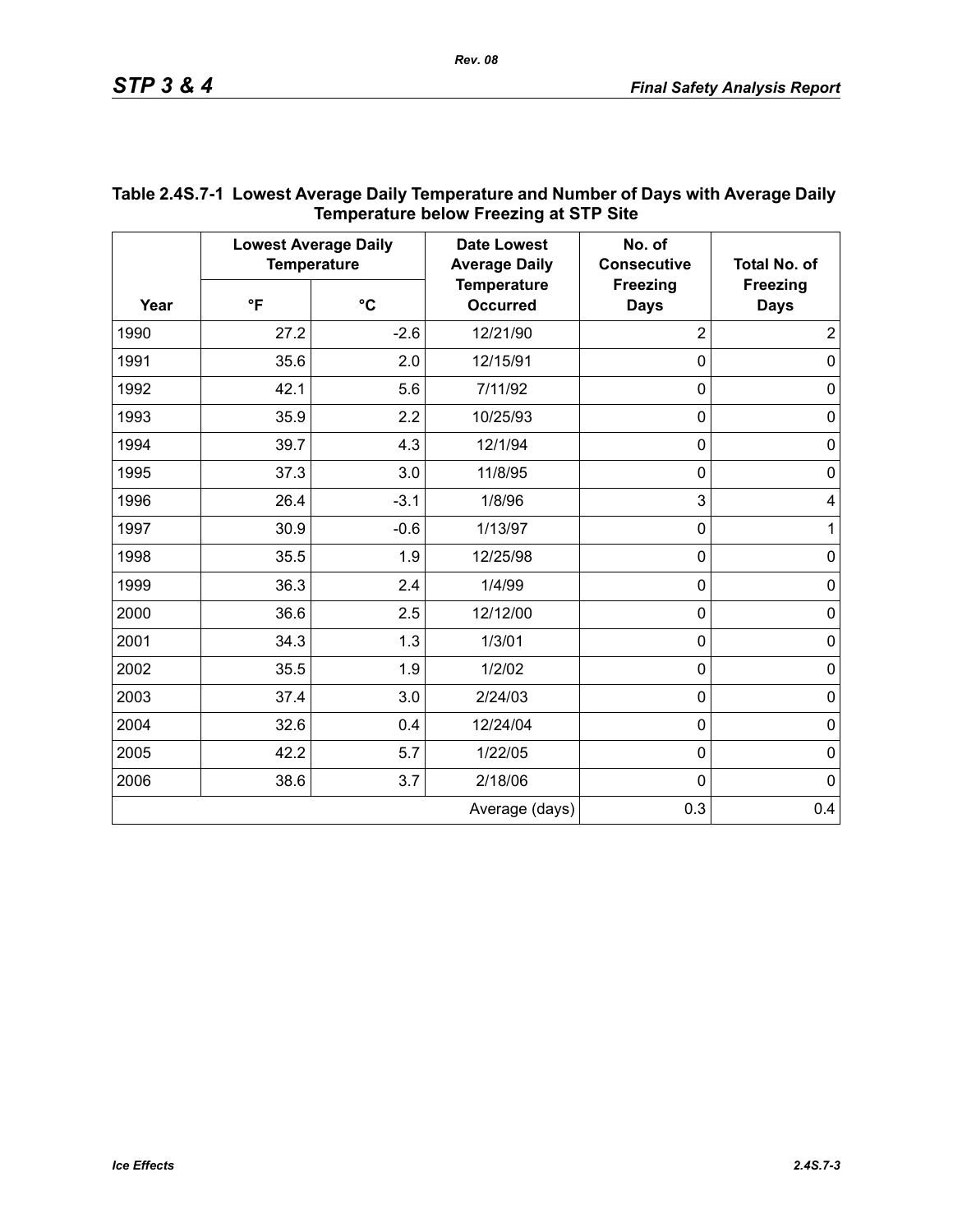|      | <b>Lowest Average Daily</b><br><b>Temperature</b> |              | <b>Date Lowest</b><br><b>Average Daily</b> | No. of<br><b>Consecutive</b>   | Total No. of                   |
|------|---------------------------------------------------|--------------|--------------------------------------------|--------------------------------|--------------------------------|
| Year | $^{\circ}$ F                                      | $^{\circ}$ C | <b>Temperature</b><br><b>Occurred</b>      | <b>Freezing</b><br><b>Days</b> | <b>Freezing</b><br><b>Days</b> |
| 1942 | 40.5                                              | 4.7          | 12/28/1942                                 | 0                              | $\mathbf 0$                    |
| 1943 | 31.5                                              | $-0.3$       | 1/26/1943                                  | $\mathbf 0$                    | 1                              |
| 1944 | 35.5                                              | 1.9          | 1/14/1944                                  | $\mathbf 0$                    | $\boldsymbol{0}$               |
| 1945 | 35.5                                              | 1.9          | 12/20/1945                                 | $\mathbf 0$                    | $\mathbf 0$                    |
| 1946 | 34.5                                              | 1.4          | 12/30/1946                                 | $\mathbf 0$                    | $\mathbf 0$                    |
| 1947 | 28                                                | $-2.2$       | 1/4/1947                                   | 1                              | $\overline{c}$                 |
| 1948 | 25.5                                              | $-3.6$       | 1/29/1948                                  | 3                              | 5                              |
| 1949 | 25.5                                              | $-3.6$       | 1/30/1949                                  | $\mathbf 0$                    | 1                              |
| 1950 | 28.5                                              | $-1.9$       | 12/7/1950                                  | $\mathbf 0$                    | 1                              |
| 1951 | 20                                                | $-6.7$       | 2/2/1951                                   | 3                              | 5                              |
| 1952 | 42                                                | 5.6          | 11/30/1952                                 | $\mathbf 0$                    | $\mathbf 0$                    |
| 1953 | 30.5                                              | $-0.8$       | 12/24/1953                                 | $\mathbf 0$                    | 1                              |
| 1954 | 30                                                | $-1.1$       | 1/22/1954                                  | $\mathbf 0$                    | 1                              |
| 1955 | 36                                                | 2.2          | 3/27/1955                                  | $\mathbf 0$                    | $\boldsymbol{0}$               |
| 1956 | 34                                                | 1.1          | 2/4/1956                                   | $\mathbf 0$                    | $\mathbf 0$                    |
| 1957 | 33                                                | 0.6          | 1/17/1957                                  | $\mathbf 0$                    | $\mathbf 0$                    |
| 1958 | 30                                                | $-1.1$       | 2/13/1958                                  | $\mathbf 0$                    | 1                              |
| 1959 | 29.5                                              | $-1.4$       | 1/5/1959                                   | $\mathbf 0$                    | 1                              |
| 1960 | 33                                                | 0.6          | 2/25/1960                                  | $\mathbf 0$                    | $\pmb{0}$                      |
| 1961 | 34.5                                              | 1.4          | 1/29/1961                                  | $\mathbf 0$                    | $\mathbf 0$                    |
| 1962 | 22.5                                              | $-5.3$       | 1/11/1962                                  | 1                              | $\overline{c}$                 |
| 1963 | 24.5                                              | $-4.2$       | 1/13/1963                                  | 3                              | 7                              |
| 1964 | 29.5                                              | $-1.4$       | 1/14/1964                                  | $\pmb{0}$                      | 1                              |
| 1965 | 34.5                                              | 1.4          | 2/25/1965                                  | $\pmb{0}$                      | 0                              |
| 1966 | 28.5                                              | $-1.9$       | 1/30/1966                                  | $\boldsymbol{0}$               | 1                              |
| 1967 | 33.5                                              | 0.8          | 2/7/1967                                   | $\pmb{0}$                      | 0                              |
| 1968 | 34                                                | 1.1          | 1/8/1968                                   | $\boldsymbol{0}$               | 0                              |
| 1969 | 36                                                | 2.2          | 1/5/1969                                   | $\pmb{0}$                      | $\pmb{0}$                      |
| 1970 | 31                                                | $-0.6$       | 1/7/1970                                   | 0                              | $\mathbf{1}$                   |

### **Table 2.4S.7-2 Lowest Average Daily Temperature and Number of Days with Average Daily Temperature below Freezing at Bay City Climate Station**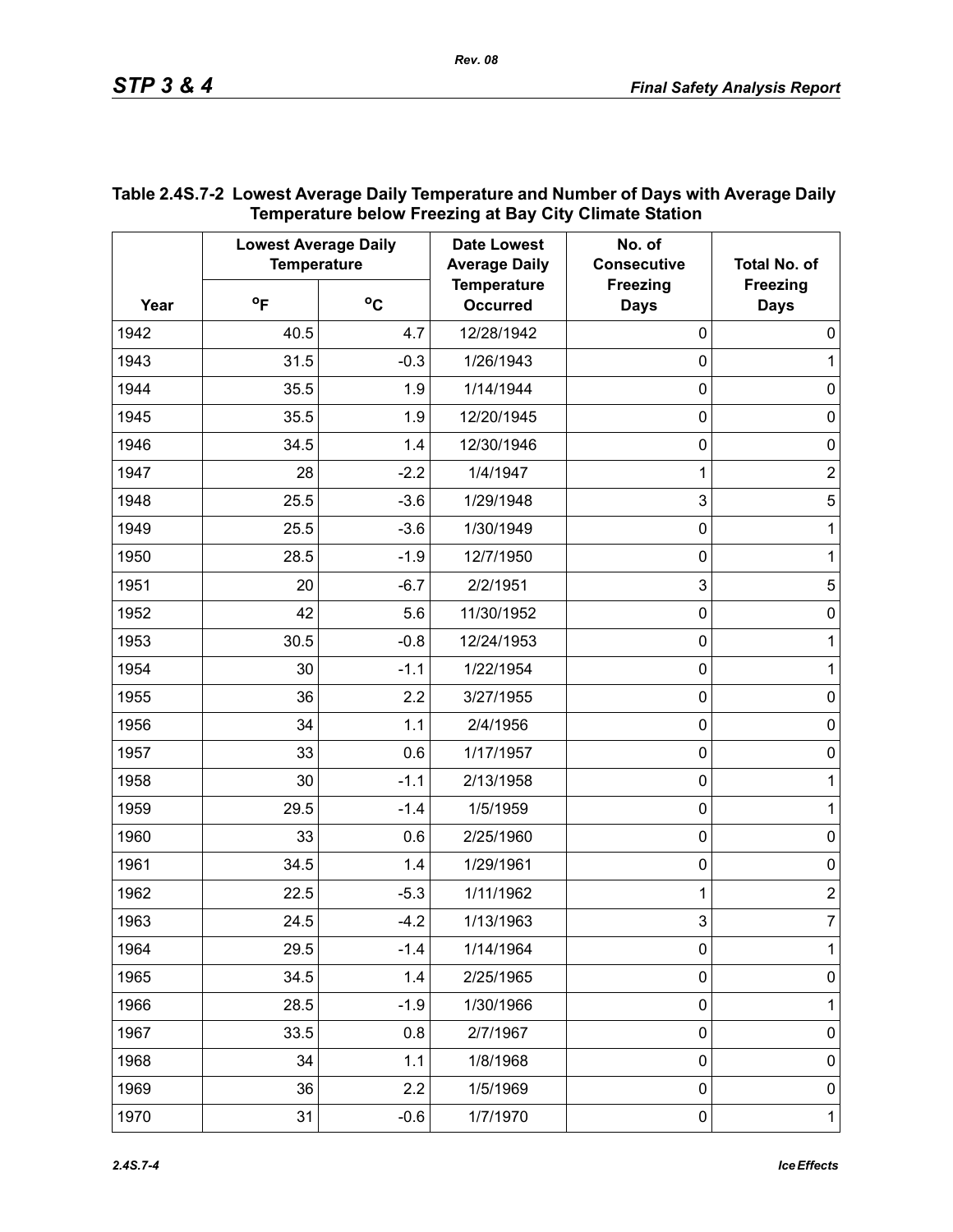| Temperature below Freezing at Bay City Climate Station (Continued) |      |         |            |             |                     |  |
|--------------------------------------------------------------------|------|---------|------------|-------------|---------------------|--|
| 1971                                                               | 31.5 | $-0.3$  | 1/8/1971   | 0           | 1                   |  |
| 1972                                                               | 32   | $0.0\,$ | 1/5/1972   | $\pmb{0}$   | $\pmb{0}$           |  |
| 1973                                                               | 25.5 | $-3.6$  | 1/12/1973  | 4           | 5                   |  |
| 1974                                                               | 27   | $-2.8$  | 1/4/1974   | $\pmb{0}$   | 1                   |  |
| 1975                                                               | 27.5 | $-2.5$  | 1/13/1975  | $\pmb{0}$   | 1                   |  |
| 1976                                                               | 29.5 | $-1.4$  | 11/29/1976 | $\pmb{0}$   | 1                   |  |
| 1977                                                               | 31.5 | $-0.3$  | 1/19/1977  | $\pmb{0}$   | 1                   |  |
| 1978                                                               | 28   | $-2.2$  | 1/21/1978  | 1           | $\overline{2}$      |  |
| 1979                                                               | 26   | $-3.3$  | 1/2/1979   | 1           | 3                   |  |
| 1980                                                               | 31   | $-0.6$  | 3/2/1980   | $\pmb{0}$   | 1                   |  |
| 1981                                                               | 30.5 | $-0.8$  | 2/12/1981  | $\pmb{0}$   | $\mathbf{1}$        |  |
| 1982                                                               | 27   | $-2.8$  | 1/14/1982  | $\pmb{0}$   | 3                   |  |
| 1983                                                               | 20.5 | $-6.4$  | 12/25/1983 | 5           | 6                   |  |
| 1984                                                               | 31   | $-0.6$  | 1/20/1984  | 1           | $\overline{2}$      |  |
| 1985                                                               | 23.5 | $-4.7$  | 2/2/1985   | 3           | 6                   |  |
| 1986                                                               | 36.5 | 2.5     | 2/12/1986  | $\pmb{0}$   | $\pmb{0}$           |  |
| 1987                                                               | 56.5 | 13.6    | 2/10/1987  | $\pmb{0}$   | $\pmb{0}$           |  |
| 1988                                                               | 42.5 | 5.8     | 12/17/1988 | $\pmb{0}$   | $\pmb{0}$           |  |
| 1989                                                               | 16.5 | $-8.6$  | 12/23/1989 | 4           | 6                   |  |
| 1990                                                               | 23   | $-5.0$  | 12/23/1990 | 1           | $\overline{c}$      |  |
| 1991                                                               | 35   | 1.7     | 1/1/1991   | $\pmb{0}$   | $\pmb{0}$           |  |
| 1992                                                               | 36.5 | 2.5     | 11/27/1992 | $\pmb{0}$   | $\pmb{0}$           |  |
| 1993                                                               | 34   | 1.1     | 11/27/1993 | $\pmb{0}$   | $\pmb{0}$           |  |
| 1994                                                               | 34   | 1.1     | 2/2/1994   | $\pmb{0}$   | 0                   |  |
| 1995                                                               | 40   | 4.4     | 1/5/1995   | 0           | 0                   |  |
| 1996                                                               | 31.5 | $-0.3$  | 1/8/1996   | 0           | $\mathbf{1}$        |  |
| 1997                                                               | 31.5 | $-0.3$  | 1/14/1997  | $\mathsf 0$ | $\mathbf{1}$        |  |
| 1998                                                               | 35.5 | 1.9     | 12/24/1998 | 0           | $\mathsf 0$         |  |
| 1999                                                               | 36   | 2.2     | 1/3/1999   | $\mathsf 0$ | $\mathsf 0$         |  |
| 2000                                                               | 37.5 | 3.1     | 12/13/2000 | 0           | $\mathsf 0$         |  |
| 2001                                                               | 34.5 | 1.4     | 1/2/2001   | $\mathsf 0$ | $\mathsf{O}\xspace$ |  |
| 2002                                                               | 35   | 1.7     | 2/27/2002  | 0           | $\pmb{0}$           |  |

### **Table 2.4S.7-2 Lowest Average Daily Temperature and Number of Days with Average Daily Temperature below Freezing at Bay City Climate Station (Continued)**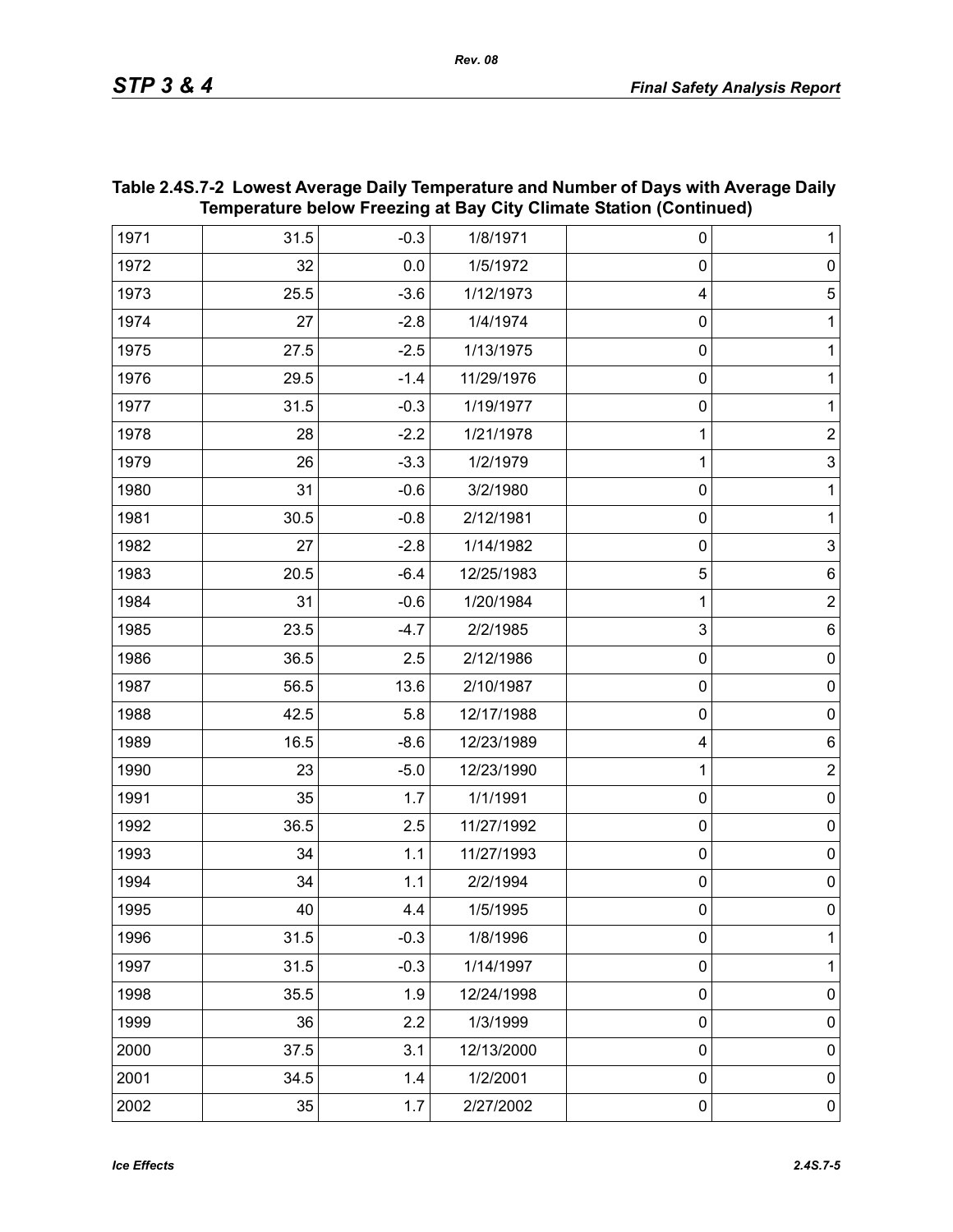| Table 2.4S.7-2 Lowest Average Daily Temperature and Number of Days with Average Daily<br><b>Temperature below Freezing at Bay City Climate Station (Continued)</b> |      |                  |           |  |  |  |  |
|--------------------------------------------------------------------------------------------------------------------------------------------------------------------|------|------------------|-----------|--|--|--|--|
| 2003                                                                                                                                                               | 40.5 | 4.7 <sub>l</sub> | 1/18/2003 |  |  |  |  |

| ZUUJ | 40.J | 4.1 | 17 10/2003     | U   | v  |
|------|------|-----|----------------|-----|----|
| 2004 | 33.5 | 0.8 | 12/26/2004     |     | 0. |
| 2005 | 33   | 0.6 | 12/9/2005      |     | 0. |
| 2006 | 40.5 | 4.7 | 2/19/2006      |     | 0. |
|      |      |     | Average (days) | 0.5 |    |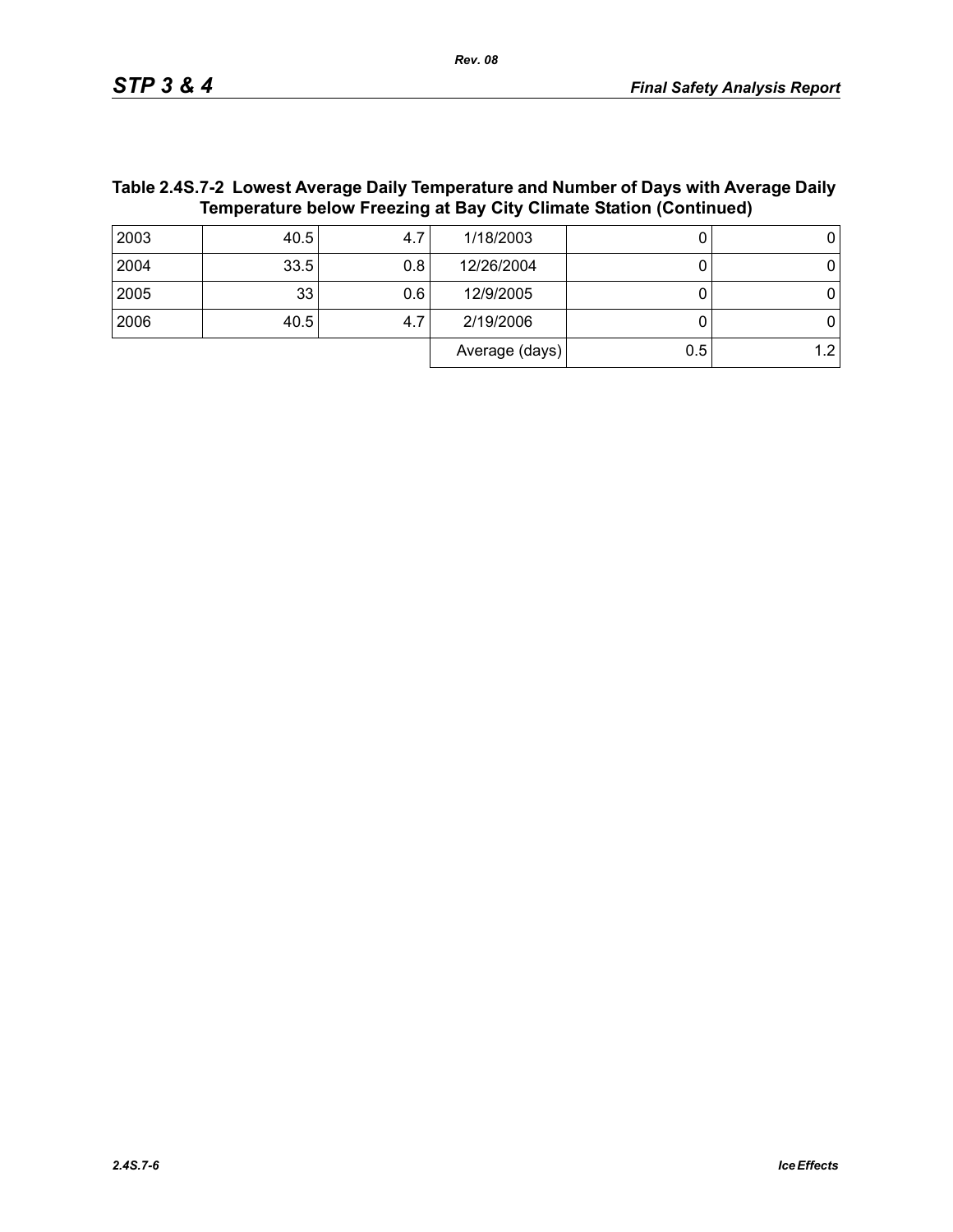Ice Effects *Ice Effects 2.4S.7-7*



2.45.7-7